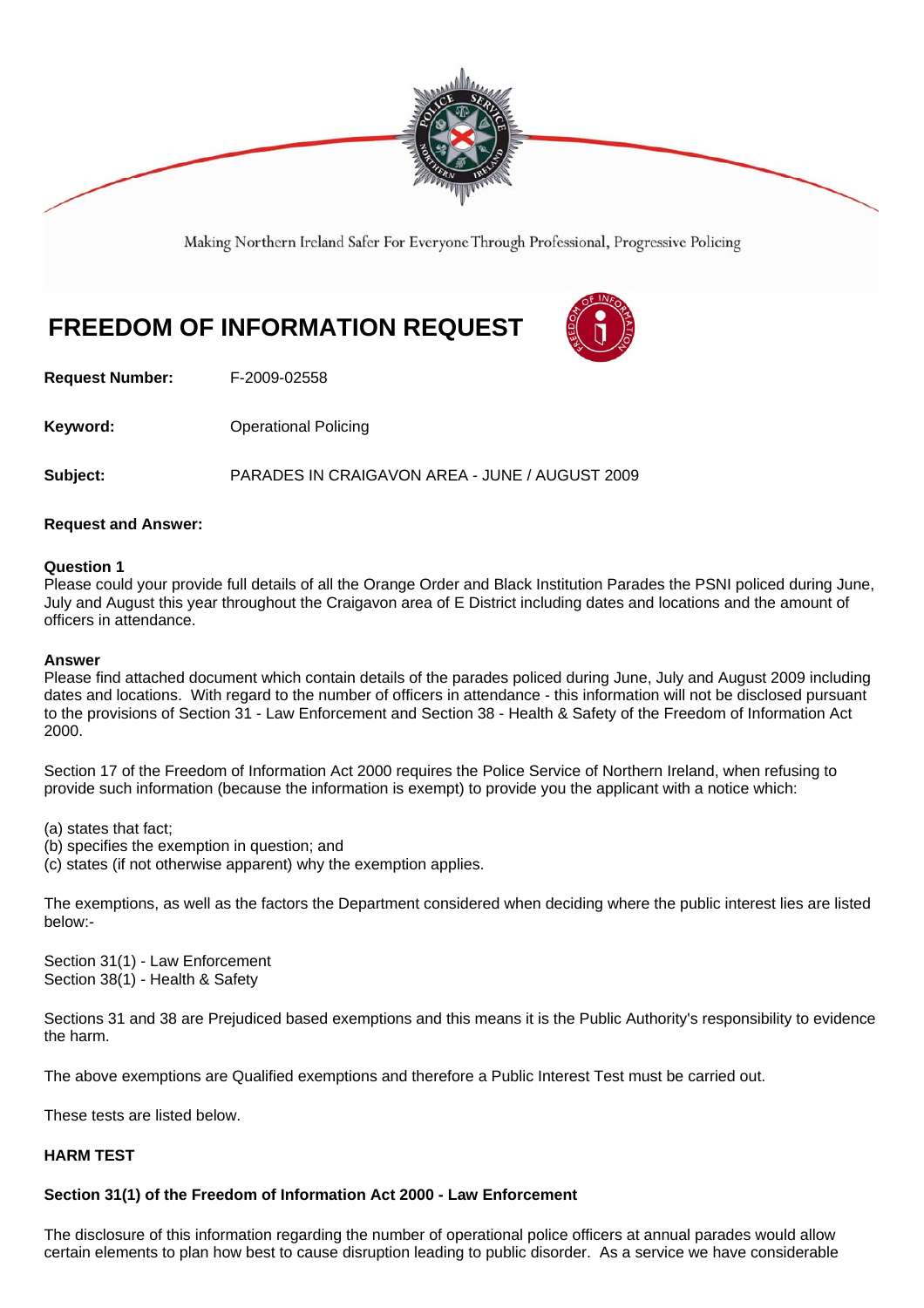experience and evidence that these elements actively target areas where police numbers are low in order to maximise their chances of success. This is evidenced at a parade this year when a small minority of people attacked police with petrol bombs, bricks, bottles and many other missiles damaging their own community. This point is made to demonstrate how criminals react to knowledge of police resources. The disclosure of this information would allow those intent on criminal conduct to identify areas officer numbers are low and therefore where they are more likely to achieve their aim.

# **Section 38(1) of the Freedom of Information act 200 - Health & Safety**

Disclosure of the information requested would be likely to increase the number of attacks on operational police officers by those who would set out to attack police as evidenced by recent terrorist attacks on police.

The identification of certain parades and policing resources may increase community tension and could lead to disturbances before/during and after the parade. This could jeopardise the safety of the public. Again this is evidenced at a parade this year when police were attacked and 21 officers were injured protecting the local community and restoring calm to the area.

# **PUBLIC INTEREST TEST**

# **Considerations Favouring Release**

#### **Accountability**

The information requested concerns efficient and effective use of resources by PSNI. The proper allocation of resources is a matter that PSNI should hold up to public scrutiny.

#### **Accountability re Public Funds**

When public funds are being spent there is a public interest in accountability and justification.

# **Public Awareness and Participation**

Disclosure would enhance informed debate and decision making by the service concerning staff resources. Also disclosure would inform the public debate on the issue of policing and contribute to the accuracy of such debate.

#### **Considerations Favour Retention**

#### **Health & Safety**

Release of information concerning police resources at any time, taken on its own, or together with other available information, could place police officers at risk of harm by attack. Also disclosure may lead to an increase in the number of disturbances before, during and after parades, not only to parade members but also operational officers on duty.

#### **Efficient and Effective Conduct of the Service**

The current, or future, law enforcement role of the PSNI may be compromised by the release of information. A clear link exists between knowledge available to criminal elements and the way they operate with the resultant impact to the PSNI.

#### **Public Safety**

Given the above considerations the result of disclosure of the requested information regarding annual parades in rural areas could lead to these being targeted and give rise to disturbances and public disorder thus jeopardising the safety of the public.

#### **Decision**

When balancing the public interest test we have to consider whether the information should be released into the public domain and arguments need to be weighed against each other. The most persuasive reason for disclosure is public awareness which needs to be compared to the strongest negative reason, in this case, the need to ensure the efficient and effective conduct of the PSNI in relation to policing at parades and both public and police safety considerations involved in the delivery of operational policing.

Information released under FOI, where exemptions apply, will only be given where there is a tangible community benefit which is more powerful than the harm that could be caused. This does not apply in this case and therefore the information with regard to police resources at parades will not be disclosed.

#### **Question 2**

Could you also provide the overall cost of each operation and indicate how comparative this was to the previous five years.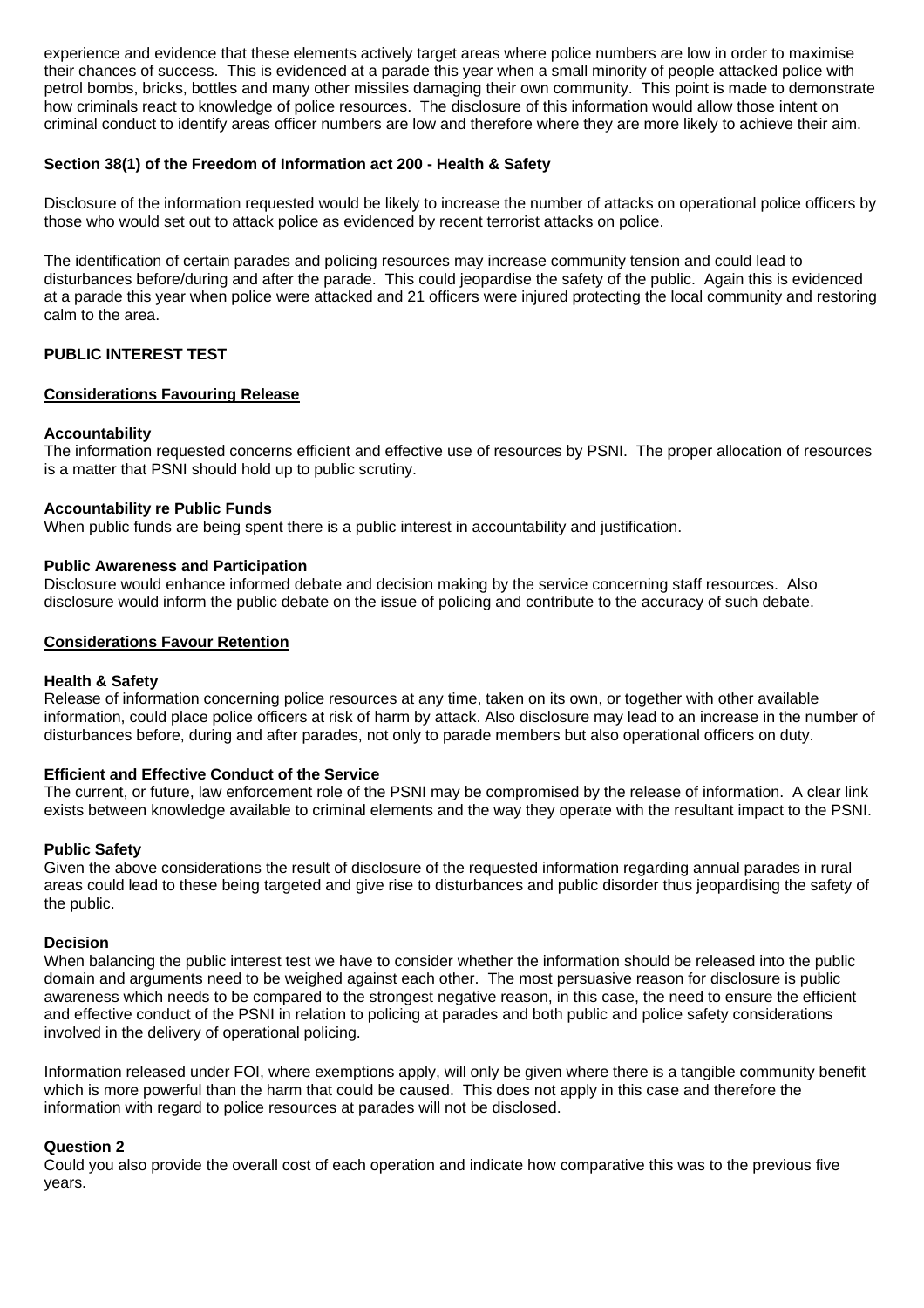# **Answer**

With regard to the overall cost of each operation I have been advised that the level of detail is high and would require an examination of all parades (80 individual parades in total). This would involve the manual examination of all personnel involved in each parade and the time taken would be well in excess of 18 hours.

To accurately supply the information it would firstly be necessary to identify which parades were policed by PSNI and the deployment of officers at each. It would then be necessary to calculate the cost of individual parades, including overtime, etc. Therefore it is estimated that the cost of complying with this part of your request, including retrieving and extracting the information would exceed the "appropriate limit" as stated in the freedom of Information Regulations 2004 which is currently set by the Secretary of State at £450 (18 hours).

You may wish to submit a refined request in order that the cost of complying with your request may be facilitated within the "appropriate limit". Submission of a refined request would be treated as a new request and considered in accordance with the Freedom of Information Act 2000 including consideration of relevant Part II exemptions.

If you have any queries regarding your request or the decision please do not hesitate to contact me on 028 9070 0164. When contacting the Freedom of Information Team, please quote the reference number listed at the beginning of this email.

If you are dissatisfied in any way with the handling of your request, you have the right to request a review. You should do this as soon as possible or in any case within two months of the date of issue of this letter. In the event that you require a review to be undertaken, you can do so by writing to the Head of Freedom of Information, PSNI Headquarters, 65 Knock Road, Belfast, BT5 6LE or by emailing foi@psni.pnn.police.uk

If following an internal review, carried out by an independent decision maker, you were to remain dissatisfied in any way with the handling of the request you may make a complaint, under Section 50 of the Freedom of Information Act, to the Information Commissioner's Office and ask that they investigate whether the PSNI has complied with the terms of the Freedom of Information Act. You can write to the Information Commissioner at Information Commissioner's Office, Wycliffe House, Water Lane, Wilmslow, Cheshire, SK9 5AF. In most circumstances the Information Commissioner will not investigate a complaint unless an internal review procedure has been carried out, however the Commissioner has the option to investigate the matter at his discretion.

Please be advised that PSNI replies under Freedom of Information may be released into the public domain via our website @ http://www.psni.police.uk/

Personal details in respect of your request have, where applicable, been removed to protect confidentiality.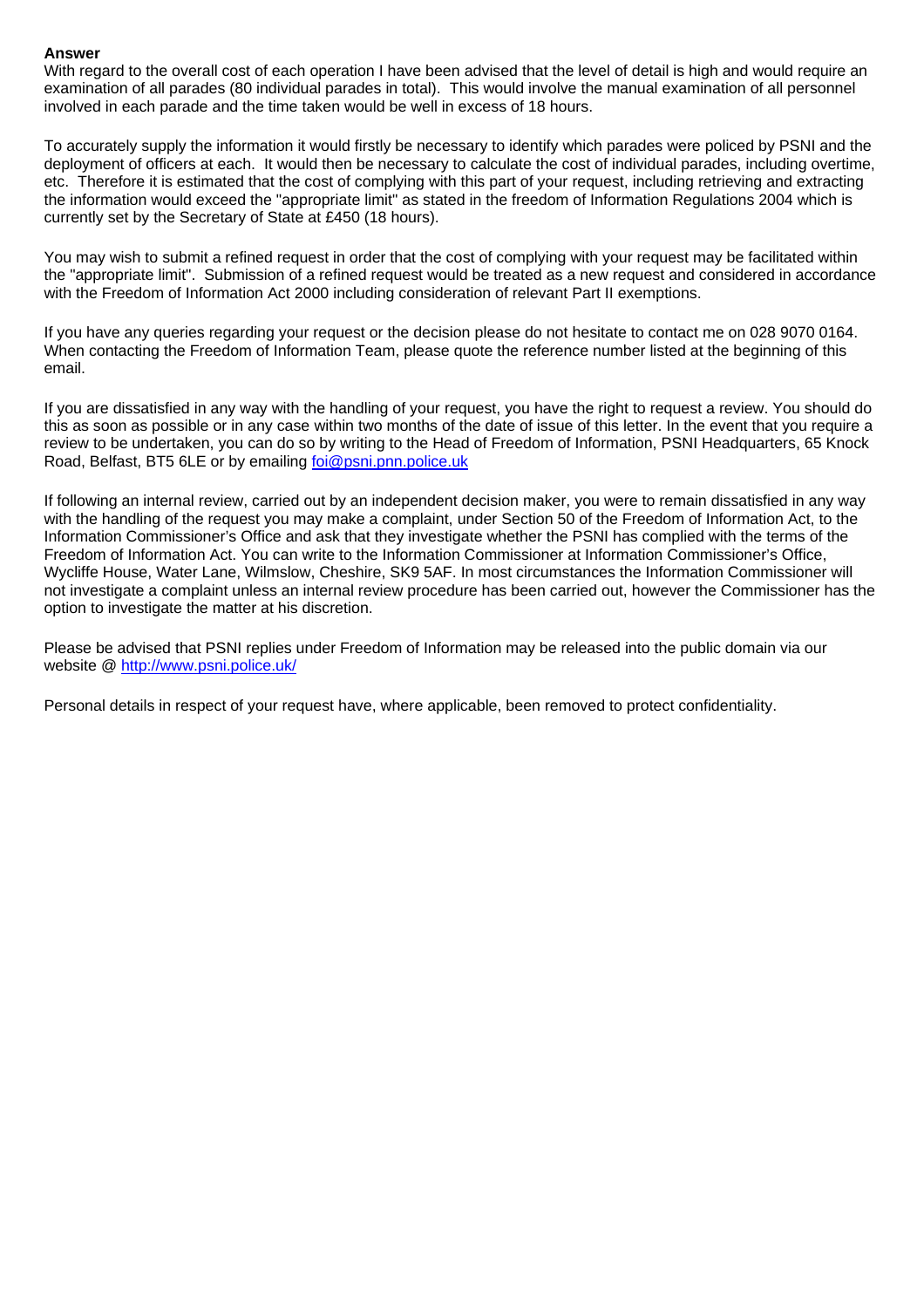| <b>DATE</b>   | <b>AREA</b> | <b>ORGANISING BODY</b>                                    |
|---------------|-------------|-----------------------------------------------------------|
| 7-Jun-09      | Portadown   | Portadown District<br>LOL No 1                            |
| 7-Jun-09      | Lurgan      | Ballynagarrick<br>LOL No 65                               |
| 13-Jun-09     | Portadown   | Portadown District<br>LOL No 1<br>Mini 12 <sup>th</sup>   |
| 14-Jun-09     | Portadown   | Portadown Royal Black<br>Chapter No 5                     |
| 14-Jun-09     | Portadown   | Portadown District<br>LOL No 1                            |
| 14-Jun-09     | Lurgan      | Dollingstown<br>LOL No 62<br>Church Parade                |
| 21-Jun-09     | Portadown   | Portadown District<br>LOL No 1                            |
| 21-Jun-09     | Lurgan      | LOL No 237<br>Church Parade                               |
| $21 - Jun-09$ | Lurgan      | Muckery Heroes<br><b>LOL No 1685</b><br>Church Parade     |
| $21 - Jun-09$ | Portadown   | Tamnificarbett<br>LOL No 17<br>Church Parade              |
| 25-Jun-09     | Lurgan      | Lower Iveagh West<br>LOL No 8<br>Mini $12th$              |
| $25$ -Jun-09  | Lurgan      | Derrylileagh True Blues<br>LOL No 166                     |
| 27-Jun-09     | Lurgan      | Kilmore RBP<br><b>LOL No 1144</b><br><b>Unfurl Banner</b> |
| 27-Jun-09     | Portadown   | Parkmount<br>LOL No 127<br>Erection of Arch               |
| 28-Jun-09     | Portadown   | Portadown District<br>LOL No 1                            |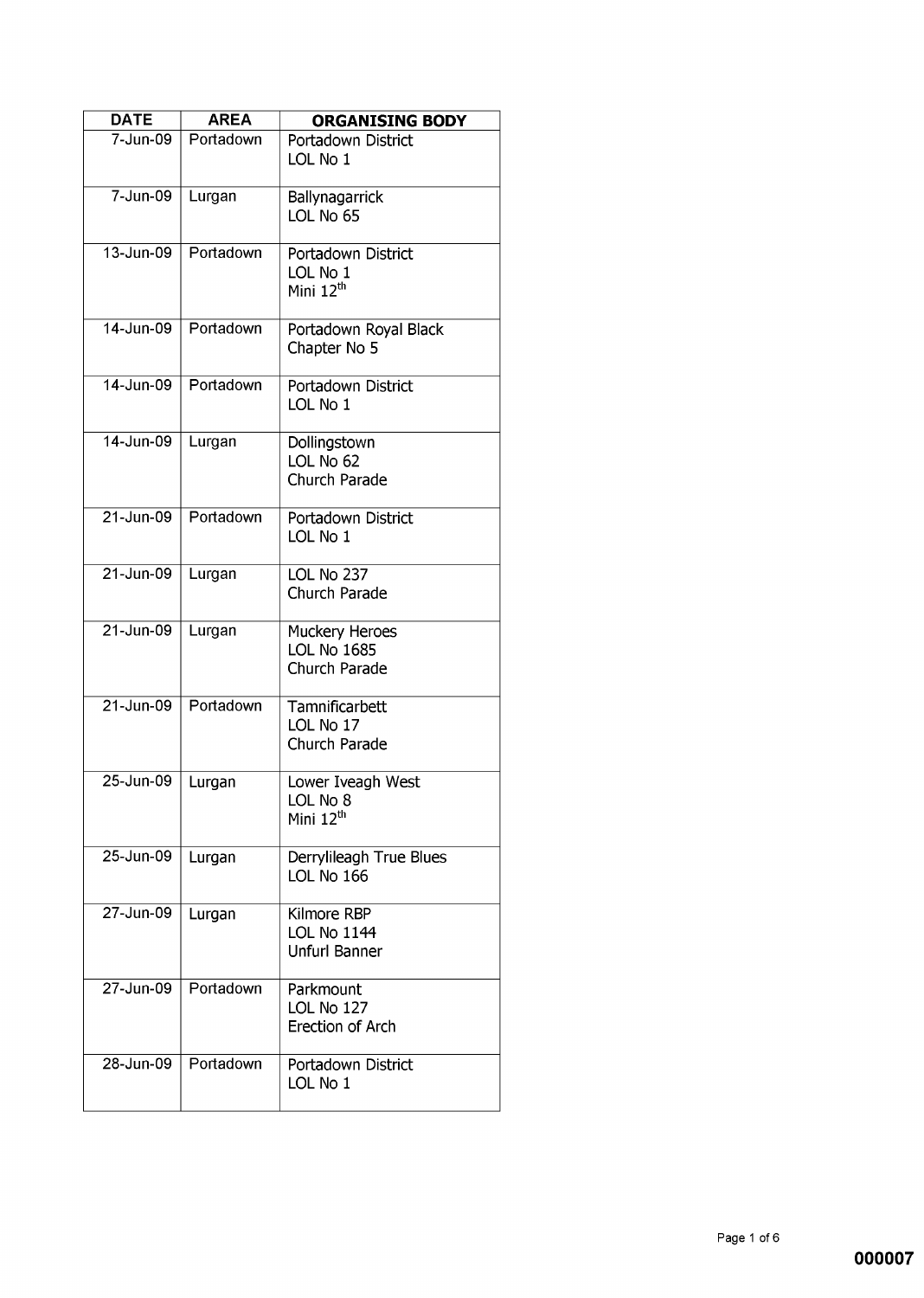| <b>DATE</b>   | <b>AREA</b> | <b>ORGANISING BODY</b>                        |
|---------------|-------------|-----------------------------------------------|
| 28-Jun-09     | Portadown   | Loughgall District<br>LOL No 3                |
| 28-Jun-09     | Portadown   | Portadown District<br>LOL No 1                |
| 28-Jun-09     | Lurgan      | Ballynabraggett<br>LOL No 14<br>Church Parade |
| 28-Jun-09     | Portadown   | Ballydougan<br>LOL No 120                     |
| $1-Jul-09$    | Lurgan      | <b>RBL Somme</b><br>ParadeDonaghcloney        |
| $1 -$ Jul-09  | Portadown   | <b>ABOD Clounagh</b>                          |
| 5-Jul-09      | Portadown   | Loughgall District<br>LOL No 3                |
| $5 -$ Jul-09  | Portadown   | Cloncore<br><b>LOL</b><br>Church Parade       |
| 5-Jul-09      | Lurgan      | Waringstown<br>LOL No 83<br>Church Parade     |
| 5-Jul-09      | Lurgan      | LOL No 230<br>Church Parade                   |
| 5-Jul-09      | Portadown   | Portadown District LOL No<br>(Evening Parade) |
| 5-Jul-09      | Portadown   | Portadown District LOL No 1<br>(Drumcree)     |
| $10 -$ Jul-09 | Lurgan      | Lurgan District<br>LOL No 6<br>Feeder Parade  |
| $10 -$ Jul-09 | Lurgan      | Lurgan District<br>LOL No 6<br>Mini 12th      |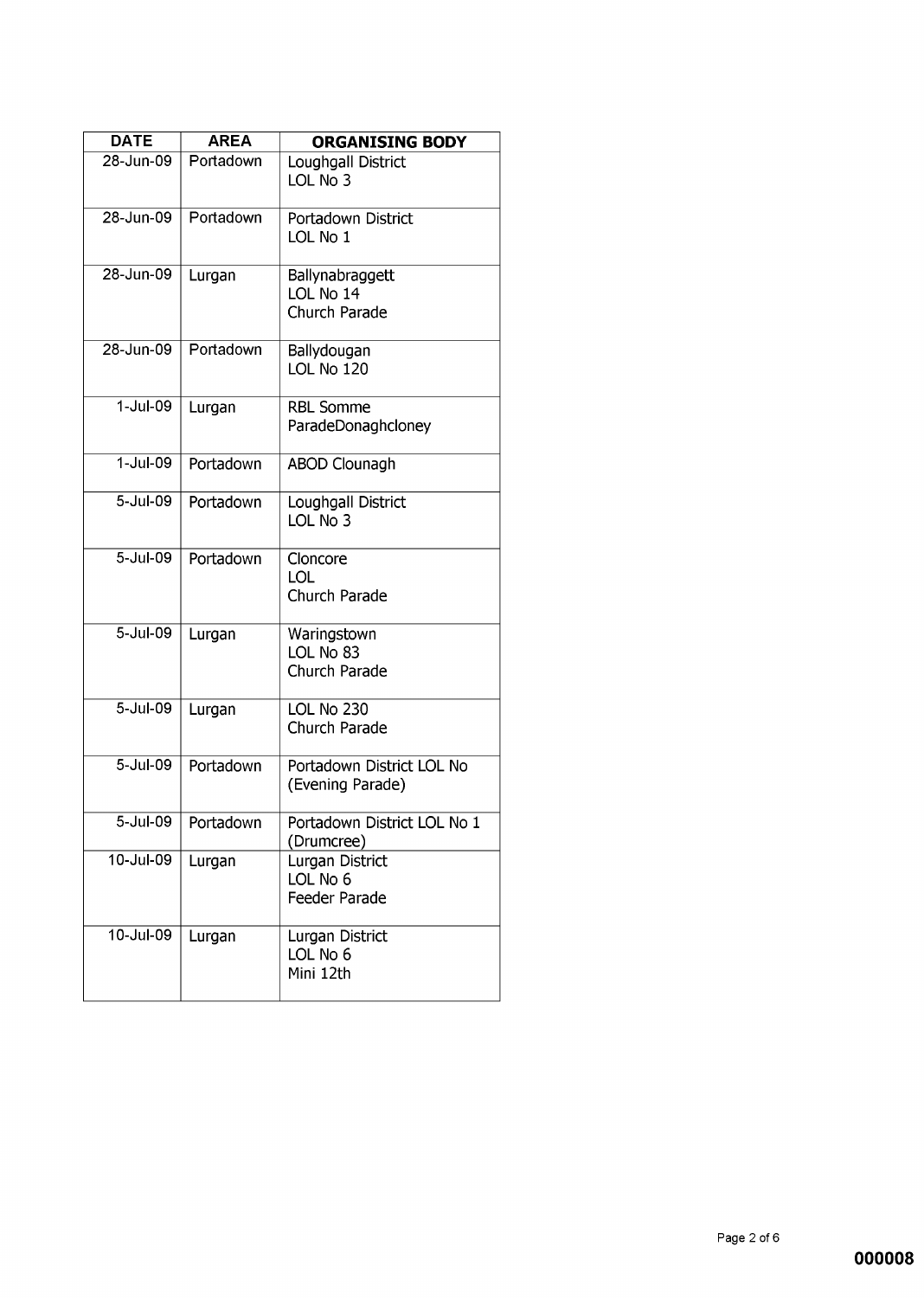| <b>DATE</b>             | <b>AREA</b> | <b>ORGANISING BODY</b>                           |
|-------------------------|-------------|--------------------------------------------------|
| 12-Jul-09               | Lurgan      | Lurgan District<br>LOL No 6<br>Church Parade     |
| 12-Jul-09               | Portadown   | Loughgall District<br>LOL No 3<br>Clonmakate Rd  |
| 12-Jul-09               | Portadown   | Loughgall District<br>LOL No 3<br>Derryadd       |
| 12-Jul-09               | Portadown   | Loughgall District<br>LOL No 3<br><b>Birches</b> |
| 12-Jul-09               | Portadown   | Loughgall District<br>LOL No 3<br>Derrylileagh   |
| 12-Jul-09               | Lurgan      | Magheralin<br>LOL<br>Church Parade               |
| 12-Jul-09               | Portadown   | Portadown District<br>LOL No 1                   |
| 13-Jul-09               | Lurgan      | Waringstown<br>LOL No 83<br>Feeder Parade        |
| $13 -$ Jul-09           | Lurgan      | Dollingstown<br>LOL No 62<br>Feeder Parade       |
| $\overline{13}$ -Jul-09 | Lurgan      | Kilmore<br>LOL No 237<br>Feeder Parade           |
| 13-Jul-09               | Lurgan      | LOL No 230<br>Feeder Parade                      |
| 13-Jul-09               | Portadown   | Tamnificarbett<br>LOL No 17<br>Feeder Parade     |
| 13-Jul-09               | Lurgan      | Ballynagarrick<br>LOL No 65<br>Feeder Parade     |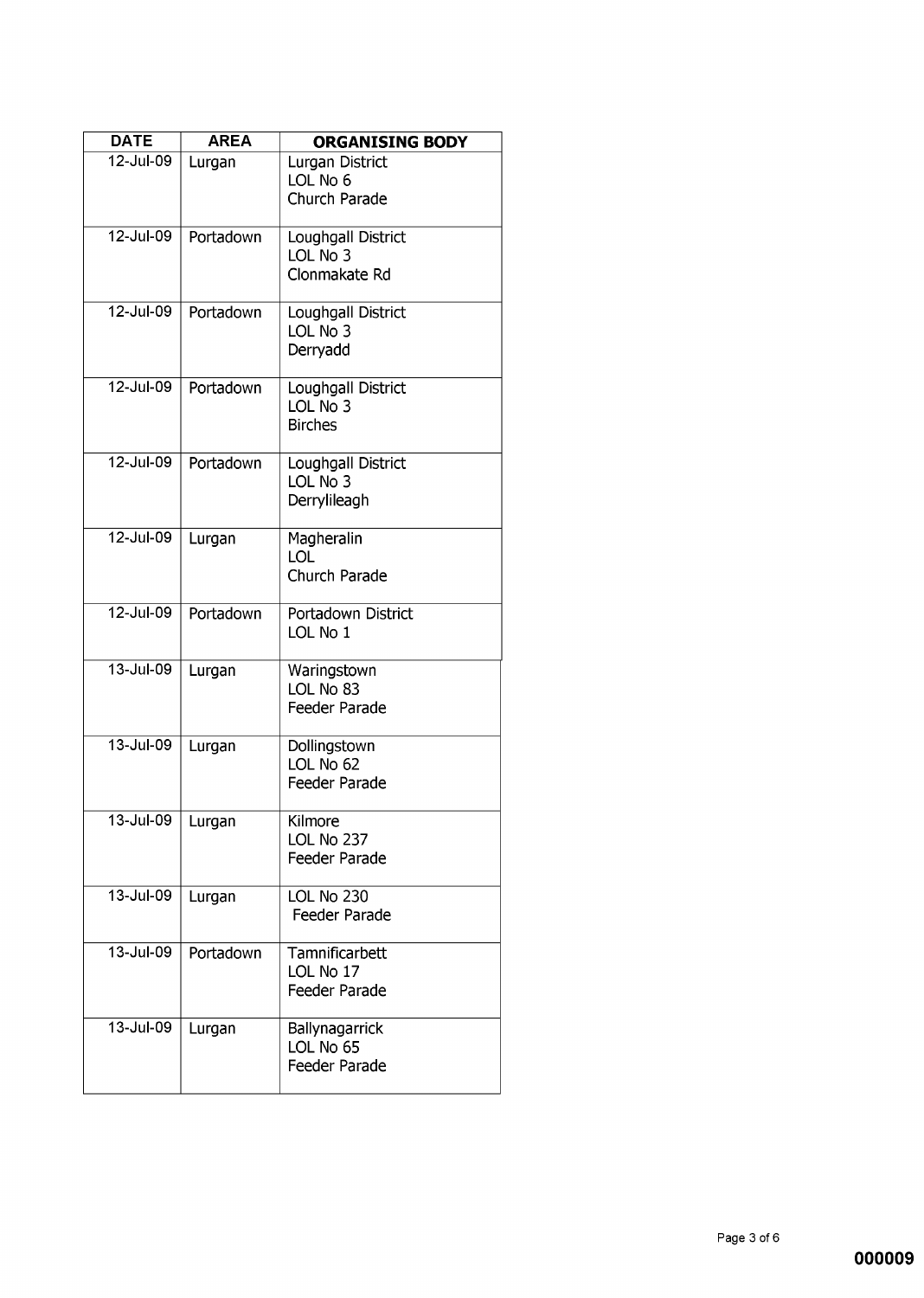| <b>DATE</b>   | <b>AREA</b> | <b>ORGANISING BODY</b>                                        |
|---------------|-------------|---------------------------------------------------------------|
| 13-Jul-09     | Lurgan      | Lurgan District<br>LOL No 6<br>Main Parade                    |
| $13 -$ Jul-09 | Lurgan      | Donacloney<br>LOL No 5<br><b>Feeder Parade</b>                |
| 13-Jul-09     | Lurgan      | Kingshill<br>LOL No 319<br><b>Feeder Parade</b>               |
| 13-Jul-09     | Portadown   | Portadown District<br>LOL No 1                                |
| 13-Jul-09     | Lurgan      | Magheralin<br>LOL<br><b>Feeder Parade</b>                     |
| $13 -$ Jul-09 | Lurgan      | Ballynabraggett<br>LOL No 14<br>Feeder Parade                 |
| 13-Jul-09     | Portadown   | Clantilew<br>LOL No 101<br>Feeder Parade                      |
| 13-Jul-09     | Portadown   | <b>Ballinary</b><br>LOL No 14<br>Feeder Parade                |
| 13-Jul-09     | Portadown   | <b>Battlehill</b><br>LOL No 395<br><b>Feeder Parade</b>       |
| $13 -$ Jul-09 | Portadown   | <b>Cloncore Guiding Star</b><br>LOL No 84<br>Feeder Parade    |
| 13-Jul-09     | Portadown   | Derrylileagh True Blues<br>LOL No 166<br><b>Feeder Parade</b> |
| 13-Jul-09     | Lurgan      | Corcreaney<br>LOL No 91<br>Feeder Parade                      |
| 13-Jul-09     | Lurgan      | Blackskull Orange Order<br>Feeder Parade                      |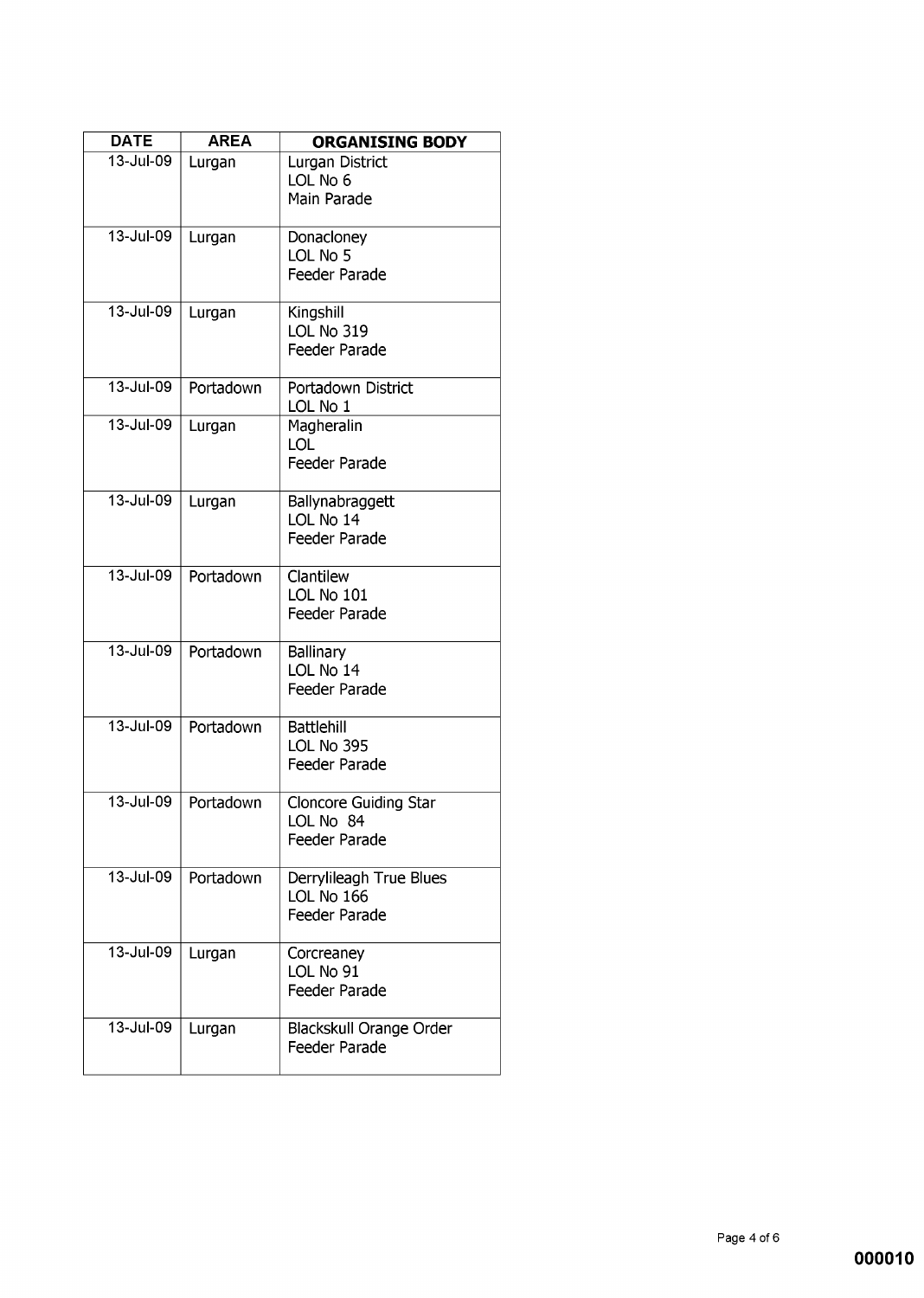| <b>DATE</b>             | <b>AREA</b>     | <b>ORGANISING BODY</b>                                           |
|-------------------------|-----------------|------------------------------------------------------------------|
| $\overline{14}$ -Jul-09 | Portadown       | Portadown RBP                                                    |
| 14-Jul-09               | Lurgan          | Lurgan<br>RBP No 2                                               |
| 14-Jul-09               | <b>Brownlow</b> | Shanehill<br><b>RBP No 266</b><br>Feeder Parade                  |
| 14-Jul-09               | <b>Brownlow</b> | Ballynagarrick<br>RBP No 137<br>Feeder Parade                    |
| 14-Jul-09               | Lurgan          | Waringstown<br><b>RBP No 1037</b><br>Feeder Parade               |
| 19-Jul-09               | Lurgan          | <b>Bannfoot LOL</b>                                              |
| 19-Jul-09               | Portadown       | Portadown District<br>LOL No 1                                   |
| 26-Jul-09               | Portadown       | Portadown District<br>LOL No 1                                   |
| $31 -$ Jul-09           | Portadown       | Derrylileagh True Blues<br>LOL No 166                            |
| 02-Aug-09               | Portadown       | Portadown District<br>LOL No 1                                   |
| 02-Aug-09               | Lurgan          | Magheralin RBP                                                   |
| 02-Aug-09               | Lurgan          | Apprentice Boys of Derry-<br>Lurgan                              |
| 08-Aug-09               | Lurgan          | Corcreeny Apprentice Boys &<br>Lurgan No 1 Club<br>Feeder Parade |
| 08-Aug-09               | Portadown       | Portadown Apprentice Boys<br>Feeder Parade                       |